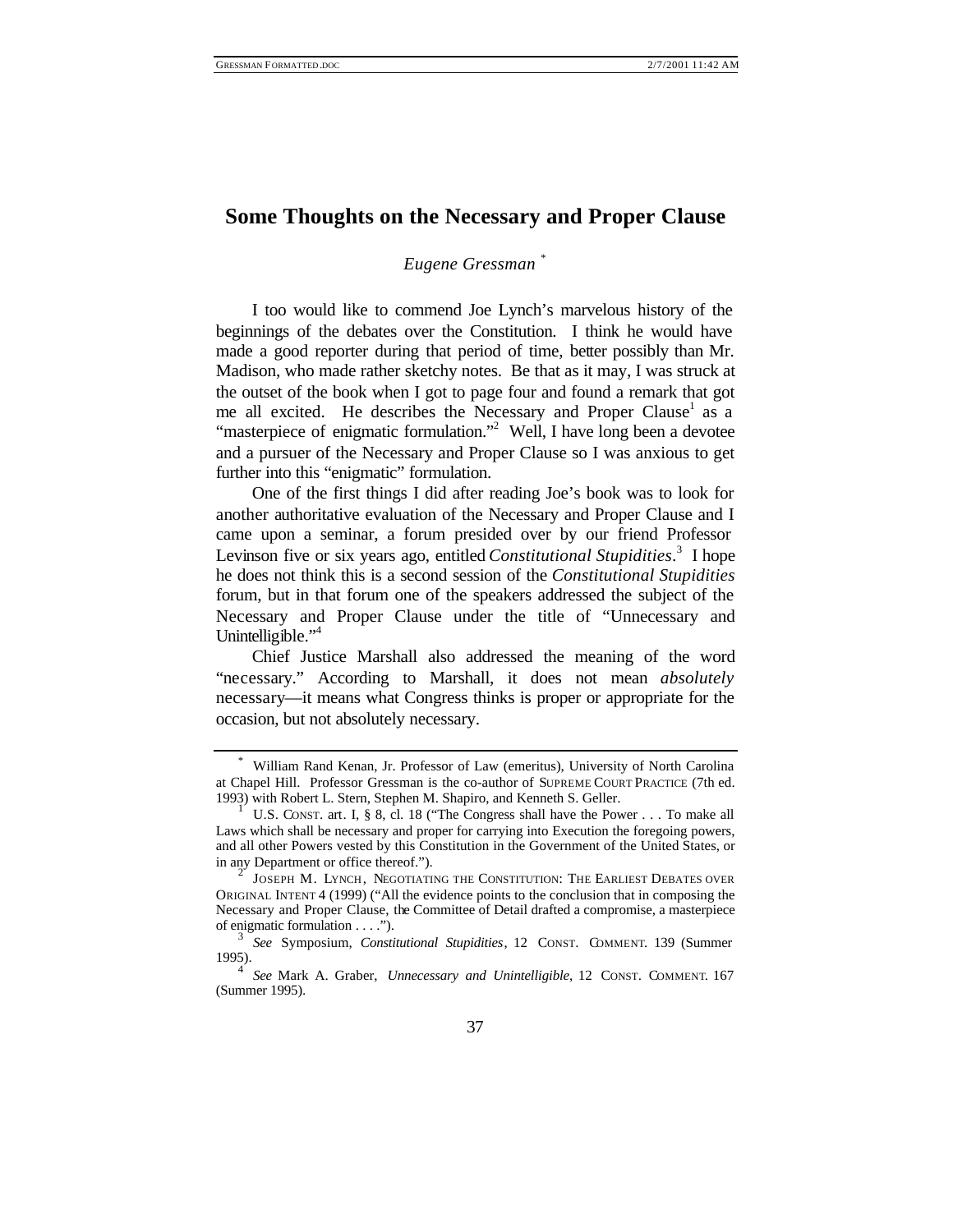Well, that reminded me of when I was serving as a law clerk to Chief Justice John Marshall. He came to me one morning in 1819 and said, "Here's a draft of my opinion in the *McCulloch*<sup>5</sup> case, which was argued recently. What do you think of it?"

Well I looked at it overnight and the next day I said, "Chief, there's one thing you might want to add in defining the word 'necessary.' Why don't you look at some of the other provisions in the Constitution that use the word 'necessary'."

"What do you mean?" he asked.

I replied, "Look at Article Five, which says that the 'The Congress, whenever two-thirds of both Houses shall deem it *necessary*, shall propose Amendments to the Constitution . . . .<sup>6</sup> Well, obviously the word 'necessary' there cannot not be construed to mean it's absolutely necessary. If it was, there would be no discretion whatsoever left to the Congress in deciding when to propose amendments."

"Here's another one Chief," I continued, "why can't you point out in Section 3 of Article II, where it says that the 'President shall, from time-totime, give Congress Information on the State of the Union and recommend to their Considerations such Measures as he shall judge *necessary* and expedient.<sup> $7$ </sup> That's another provision of the Constitution that supports the way you're using the word 'necessary' in this *McCulloch* opinion."

"Well, is there anything else you've found?" he asked.

I said, "Yes, Chief. The real clincher comes in Article I, Section 10. If you'd just read down a few sentences beyond the Necessary and Proper Clause, what do you find? This is a good one: "No State shall, without the consent of the Congress, lay any Imposts or Duties on Imports or Exports except what may be *absolutely necessary* for executing its inspection law."<sup>8</sup>

"There you have a variety of different meanings that you can give to the word 'necessary.' Obviously, you're right, Chief, just the word 'necessary' standing by itself does not mean absolutely necessary. That fact was proved beyond a shadow of a doubt when the drafters of the Constitution used the words 'absolutely necessary' when they meant 'absolutely necessary.'"

Well, I believe that the Chief followed some of my suggestions about the other constitutional usages of the word "necessary."<sup>9</sup> In any event, the Chief's opinion was to become the first and the official interpretation of the

<sup>5</sup> *McCulloch v. Maryland*, 17 U.S. (4 Wheat.) 316 (1819).

<sup>6</sup> U.S. CONST. art. V (emphasis added).

U.S. CONST. art. II, § 3 (emphasis added).

U.S. CONST. art. I, § 10 (emphasis added).

<sup>9</sup> *See McCulloch*, 17 U.S. (4 Wheat.) at 413-17.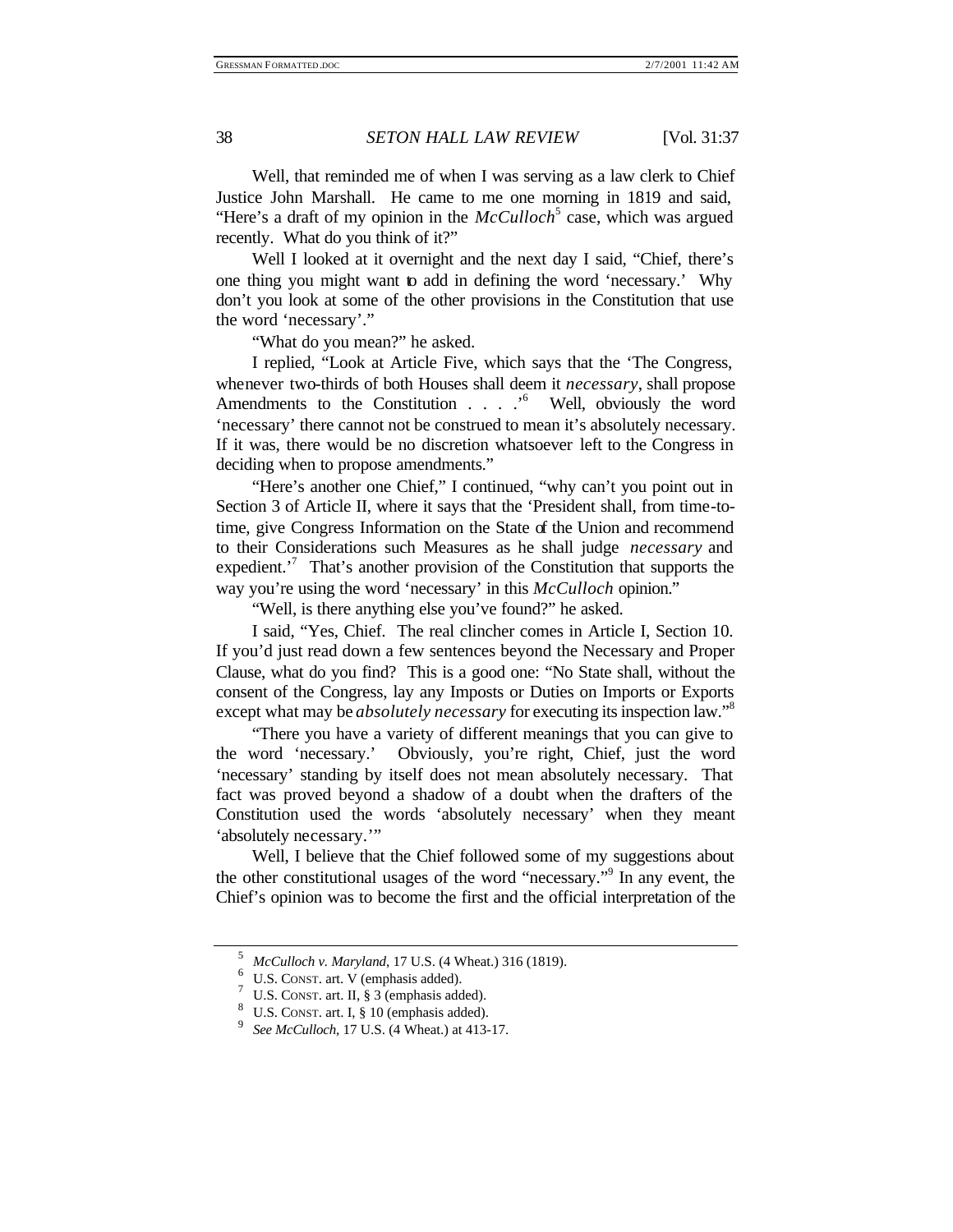## 2000] *THE NECESSARY AND PROPER CLAUSE* 39

words "necessary and proper." And let me again put that in the context of the actual language of the Necessary and Proper Clause which says: "Congress shall have the Power . . . to make all Laws which shall be necessary and proper for carrying into execution the foregoing

Powers  $\dots$  ."<sup>10</sup> Now that refers to the vertical or foregoing enumeration of powers in Article 1, Section 8. There are seventeen express enumerated powers of Congress.<sup>11</sup> Congress is in the eighteenth clause given the power to "make all Laws which shall be necessary and proper to carry into execution<sup>"12</sup> the foregoing seventeen express powers and "all other Powers" vested by the Constitution in the Government of the United States, or in any Department or Officer thereof."<sup>13</sup> That's the horizontal thrust of the Necessary and Proper Clause—empowering Congress to enact laws to execute the powers that may be granted to the federal government under Article II or under Article III or any other article in the original Constitution.

Now, significantly—and I think Joe Lynch points this out incisively the great debate during and after the Constitutional Convention was over the extent of this power to enact laws which shall be "necessary and proper for carrying into execution" all of these horizontal and vertical powers. Did that give Congress complete discretion to go far beyond anything anybody ever dreamed of and enact any law, or should they be confined to enacting laws to carry into execution the specific enumerated powers? This was the great debate between Hamilton and the Madison groups and it was never really resolved.<sup>14</sup>

There was, as Professor Lynch's book reports, little discussion or debate on what the limitations are, if any, on the use of the Necessary and Proper Clause to enact appropriate legislation.

There was one effort made by Pierce Butler of South Carolina, one of the original members of the Committee of Detail that actually composed the "necessary and proper" language. At one point he suggested a substitute for the Necessary and Proper Clause.<sup>15</sup> He essentially wanted the words "and proper" eliminated to leave only "necessary," making the provision read something like: "To make all laws not repugnant to this Constitution that may be necessary for carrying into execution the foregoing powers," or something like that.<sup>16</sup> Butler's idea was never

<sup>10</sup> U.S. CONST. art. I, § 8, cl. 18.

<sup>11</sup> *See* U.S. CONST. art. I, § 8.

<sup>12</sup> U.S. CONST. art. I, § 8, cl. 18.

<sup>13</sup> *Id*.

<sup>14</sup> *See* LYNCH, *supra* note 2, at 19.

<sup>15</sup> *See* LYNCH, *supra* note 2, at 20-22.

<sup>16</sup> *See id*. at 20.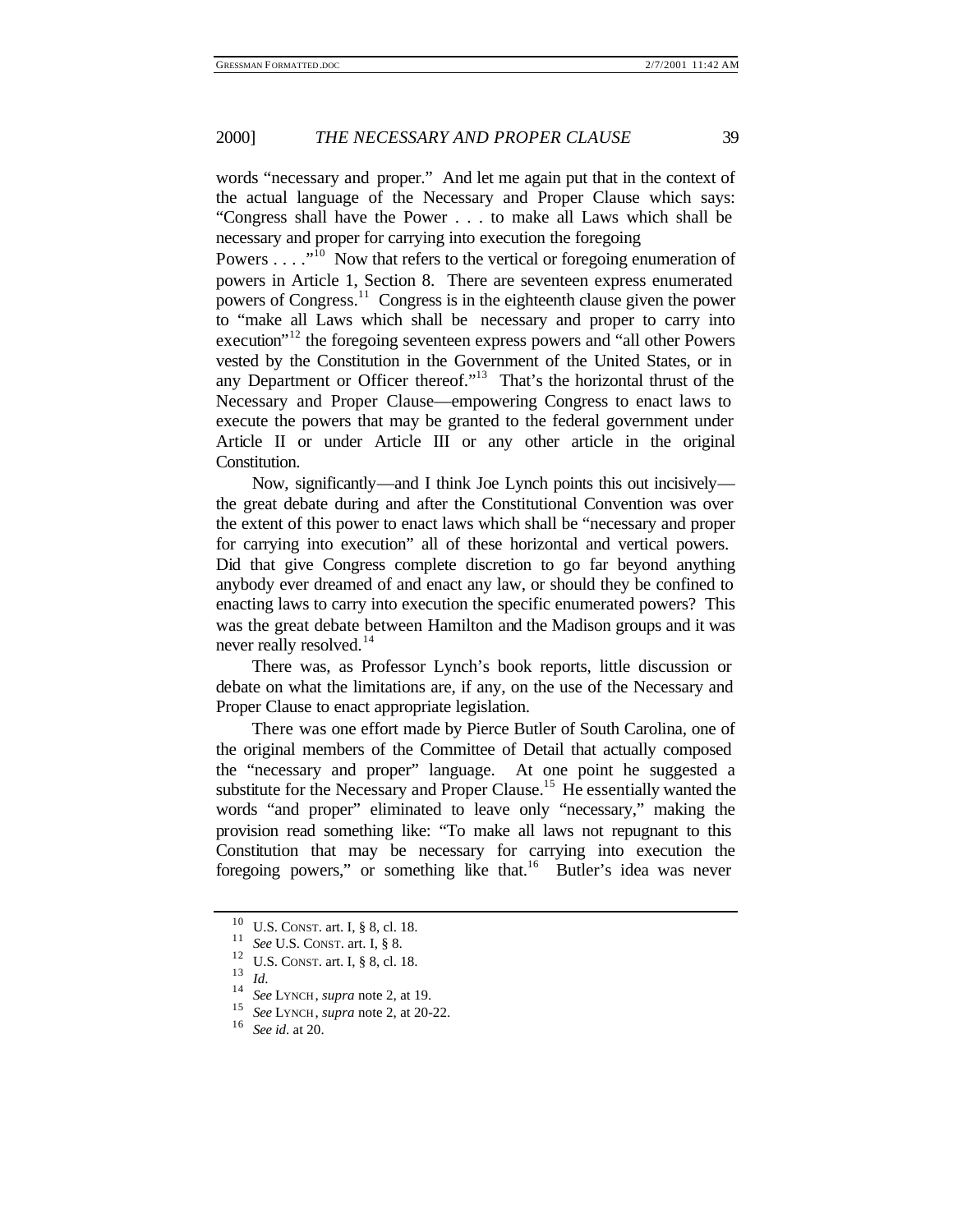formally presented, let alone acted upon by the Convention, but it is significant that somebody at least realized that there must be some limitation to this power to enact "necessary and proper" laws.

Well, I think the Chief recognized all this in his *McCulloch* opinion because he goes on to develop critical limitations on the power of Congress to enact "necessary and proper" laws. He did so, not by limiting the word "necessary" but by creating an independent three-part test for determining what laws are possible under the Necessary and Proper Clause. As you will remember from your constitutional law class, the test is: "Let the end be legitimate, let it be within the scope of the constitution, and all means which are appropriate, which are plainly adapted to that end, which are not prohibited, but consist with the letter and spirit of the constitution, are constitutional."<sup>17</sup>

Now, the Court has often utilized that definition is assessing the constitutionality of a given "necessary and proper" statute.<sup>18</sup> They perhaps have not always followed it to the letter, but this *McCulloch* three-part test has placed an important limitation on the power of Congress to enact laws that are "necessary and proper": Such laws must be "consistent" with all other provisions of the Constitution.

There have been some interpretive changes lately that I want to comment upon, but before I do, there is one additional fact about Chief Justice Marshall's test that is very interesting. Justice Brennan in *Katzenbach vs. Morgan,*<sup>19</sup> back in 1966, borrowed the "necessary and proper" test that Marshall used in his *McCulloch* opinion and imported it into Section 5 of the Fourteenth Amendment, $2^{\circ}$  so that when Congress passes a statute to enforce any provision of the Fourteenth Amendment, it too must be consistent with all other provisions of the Constitution. $21$ 

We've seen this proposition in action in the recent case of *City of*  Boerne v. Flores,<sup>22</sup> which was a "necessary and proper" case through and through. This case dealt with Congress' enactment of the Religious Freedom Restoration Act (RFRA).<sup>23</sup> The Congress was all for religion, and the bill was practically unanimously adopted in the House and the Senate. $^{24}$ 

<sup>17</sup> *McCulloch*, 17 U.S. (4 Wheat.) at 421.

<sup>18</sup> *See, e.g.,* United States v. Fresno, 429 U.S. 452 (1977); Johnson v. Maryland, 254 U.S. 51 (1920); United States v. Ferger, 250 U.S. 199 (1919).

<sup>384</sup> U.S. 641 (1966).

<sup>20</sup> U.S. CONST. amend. XIV, § 5 ("The Congress shall have power to enforce, by appropriate legislation, the provisions of this article.").

<sup>21</sup> *See Katzenbach*, 384 U.S. at 650-51.

 $\frac{22}{521}$  U.S. 507 (1997).

<sup>23</sup> Pub. L. No. 103-141, 107 Stat. 1488 (1993) (codified at 42 U.S.C. §§ 2000bb-1).

<sup>24</sup> *See* 139 CONG. REC. S14471 (daily ed. Oct. 27, 1993); 139 CONG. REC. H2363 (daily ed. May 11, 1993).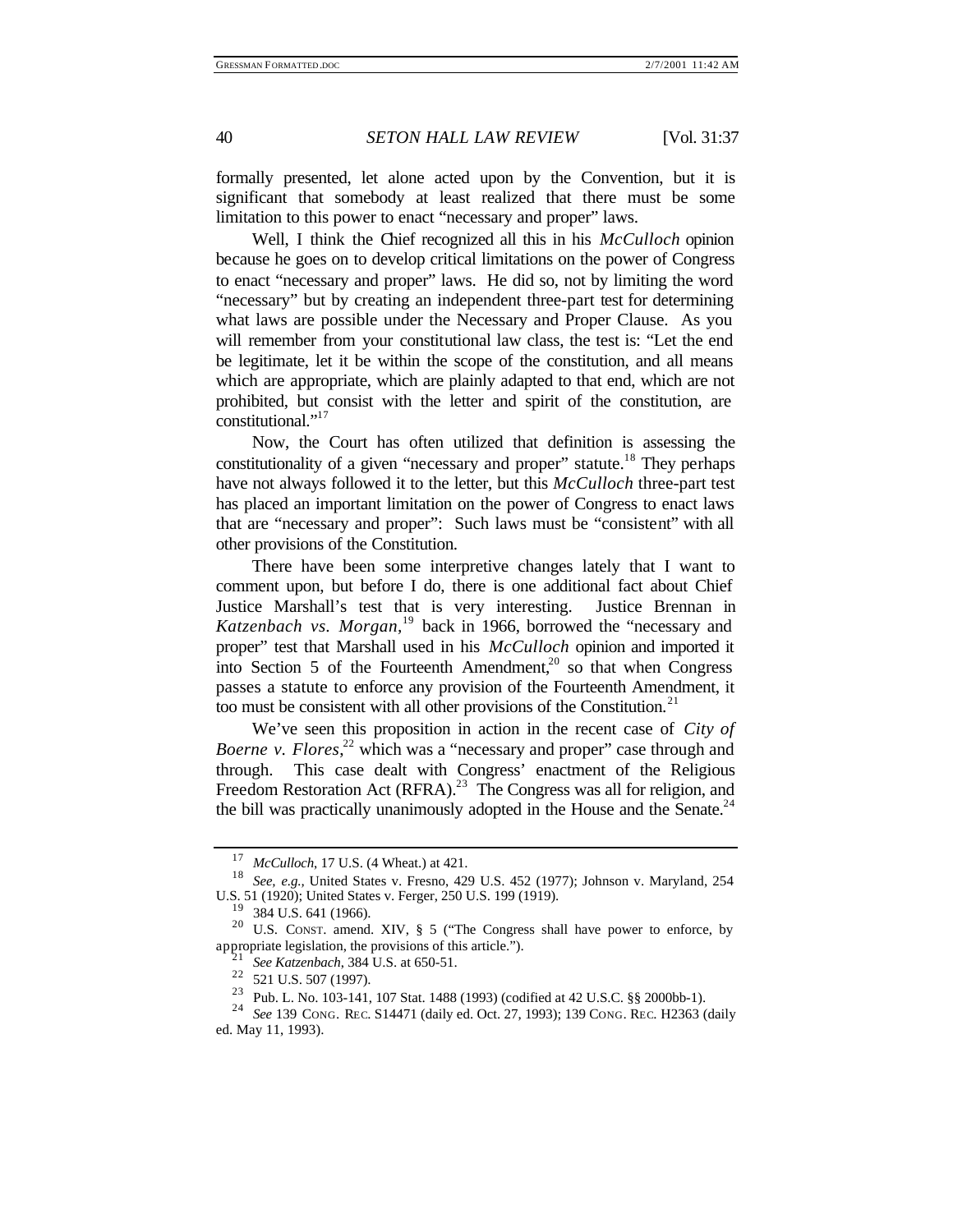#### 2000] *THE NECESSARY AND PROPER CLAUSE* 41

But no consideration was given by either house as to whether it was consistent with other provisions of the Constitution.

Well, the case was argued before the Supreme Court, which decided that this statute was unconstitutional.<sup>25</sup> Although the Court never explicitly said so, their analysis mirrors the three prongs of Chief Justice Marshall's test of what is "necessary and proper." The Court found that the Act had an illegitimate end—it was trying to go enforce rights that had not been recognized by the Supreme Court.<sup>26</sup> Secondly, the Court found that the Act lacked the proper means; it was not proportionate—there was no congruence between the so-called evil and the action of the Congress.<sup>27</sup> Thirdly, the Court found that it violated the principles of separation of powers and federalism, which the Court said—without great elaboration reflect the ultimate limitation upon the Necessary and Proper Clause.<sup>28</sup>

It's a remarkable decision in the sense that I had never seen a case before where the Court had found all three prongs of the *McCulloch* test violated in one statute. There is a reason, perhaps, for this. What we are seeing, of course, is that there's a great deal of emphasis in Supreme Court opinions in case after case on the principles of federalism and separation of powers.<sup>29</sup> I suggest that there is a reason why there are so many cases of this nature at this time in history. Never before have there been so many opportunities for this Court to utilize its power to strike down legislation, essentially imposed on congressional action by virtue of the necessary and proper analysis.

In the last ten or fifteen years, Congress has passed a lot of social legislation, federalizing or creating federal causes of action for social action for social evils that have long been dealt with, or ignored, at the state or local level. For example, Congress sought to provide a civil cause of action for women victimized because of their gender,<sup>30</sup> the Disabilities Act,<sup>31</sup> and

<sup>25</sup> *See City of Boerne*, 521 U.S. at 510. The majority opinion was written by Justice Kennedy and was joined by Chief Justice Rehnquist, and Justices Stevens, Thomas, and Ginsberg, and joined in part by Justice Scalia. *See id.* Justice Stevens filed a concurring opinion, and Justice Scalia, joined by Justice Stevens, concurred in part. *See id.* Justice O'Connor, joined in part by Justice Breyer, filed a dissenting opinion, and Justice Breyer filed a dissenting opinion. *See id.*

<sup>26</sup> *See id.* at 527.

 $\frac{27}{28}$  *See id.* at 532-33.

 $\frac{28}{29}$  *See id.* at 535.

See, e.g., Alden v. Maine, 527 U.S. 706 (1999) (finding that the Eleventh Amendment precluded Congressional authorization of suits against a state under the Fair Labor Standards Act); United States v. Lopez, 514 U.S. 549 (1995) (striking down the Gun-Free School Zones Act as an unconstitutional extension of the Commerce Power).

<sup>30</sup> *See* Violence Against Women Act of 1994, Pub. L. No. 103-322, title IV, § 40302, 108 Stat. 1941 (codified at 42 U.S.C. § 13981).

Americans with Disabilities Act of 1990, Pub. L. No. 101-336, 104 Stat. 327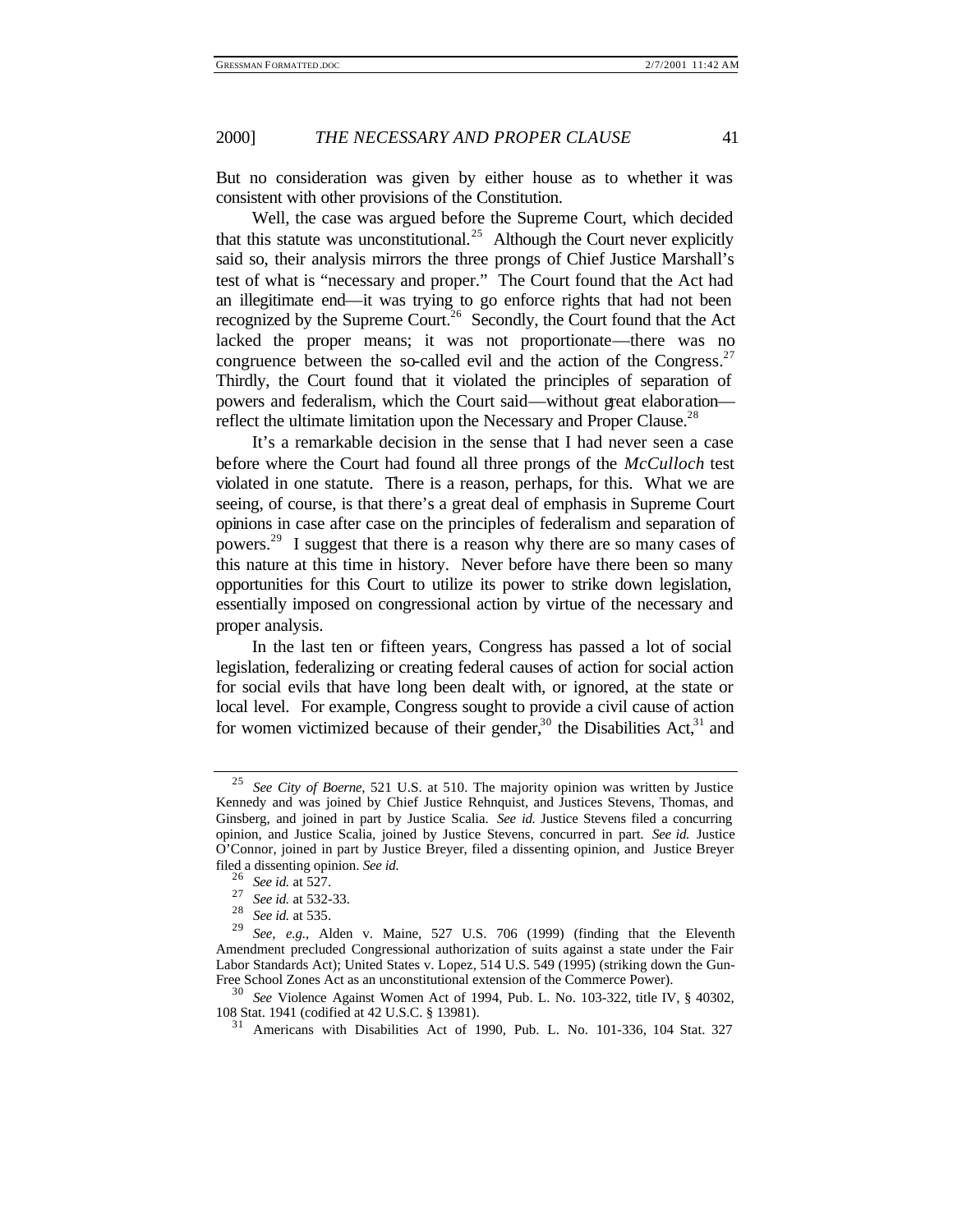a host of others. Now, one of the problems has been that the committees, and the Congress itself, have not seriously considered the constitutional repercussions of this kind of legislation. At the same time, you will notice that for the past ten years in his annual message on the state of the judiciary, Chief Justice Rehnquist has repeatedly said, in essence: "Congress, will you stop federalizing all of these local criminal or civil situations? It's too much of a burden on the federal court system."<sup>32</sup>

I think the courts have responded to that feeling by resurrecting some limitations implicit in the Necessary and Proper Clause, and they are doing it in terms of the third prong of the *McCulloch* test—that the laws are not consistent with the other provisions in the Constitution.

What they are saying is some of these laws are not consistent with federalism and separation of powers. Those are structural underpinnings of the Constitution, although they are not specifically mentioned in any clause in the Constitution. The Court is actively engaged in assessing many of these new federal statutes by use of one of these structural propositions that are not expressly mentioned in the Constitution.

Indeed, they are even making some changes in the concept of "necessary and proper." A good example is the recent decision in *Printz v.*  United States,<sup>33</sup> a five to four decision written by Justice Scalia. That was the case involving the Brady Act, $34$  where certain temporary matters were to be assessed and executed by state and local police officers in making background checks for handguns until the federal government could create a computerized check system of its own.<sup>35</sup>

What is interesting about *Printz* is that the main argument made before the Court on behalf of the government was that there was a national need to engage in this kind of regulation to combat the "national epidemic of handgun violence," $36$  a need that satisfies the first prong of the *McCulloch* test. The government then asserted that this regulation was congruent with that end, but that still leaves the third prong of the "necessary and proper test."

<sup>(</sup>codified in various sections of titles 29, 42, and 47 of the United States Code).

<sup>32</sup> *See, e.g.*, WILLIAM H. REHNQUIST, 1999 YEAR-END REPORT ON THE FEDERAL JUDICIARY § 1, *available at* http://www.uscourts.gov/ttb/jan00ttb/jan2000.html (visited Nov. 13, 2000) ("[T]he ultimate safeguard for maintaining our balanced constitutional system must be a principled recognition by Congress for the long range damage . . . to our nation's structure caused by inappropriate federalization.").

<sup>33</sup> 521 U.S. 898 (1997).

<sup>34</sup> *See* Brady Handgun Violence Prevention Act, Pub. L. No. 103-159, 107 Stat. 1536  $(1993)$  (codified at 42 U.S.C. § 922).

<sup>35</sup> *See id.*

<sup>36</sup> Brief of Respondent at \*10, 14, 28, 37, Printz v. United States, 521 U.S. 898 (1997) (Nos. 95-1478, 95-1503, 1996 WL 595005).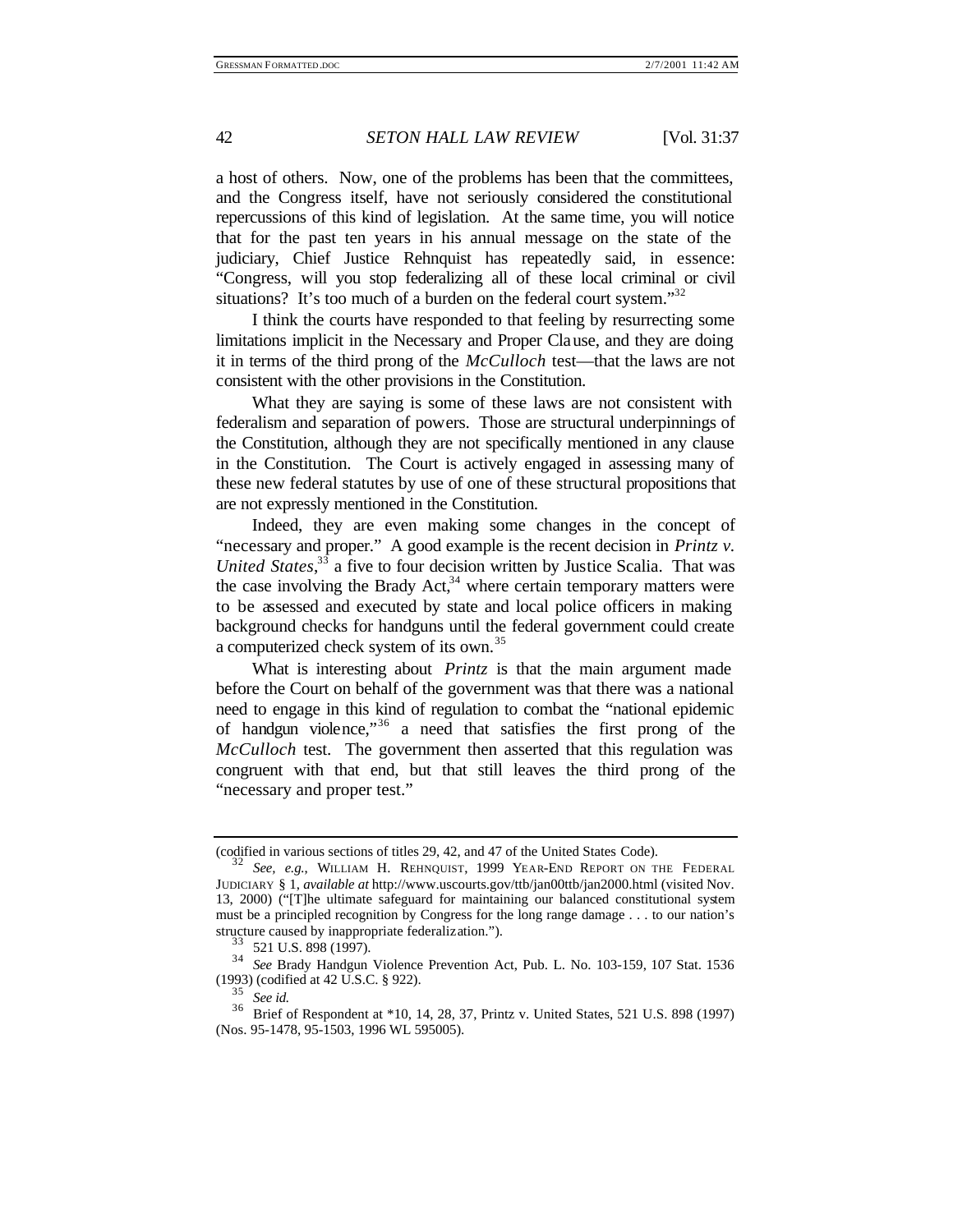#### 2000] *THE NECESSARY AND PROPER CLAUSE* 43

But what was the test to be this time? Well, it turned out to be a significant deviation from *McCulloch*'s third requirement of consistency with the provisions of the Constitution. Instead, Justice Scalia said, "When a 'La[w] . . . for carrying into Execution' the Commerce Clause violates the principle of state sovereignty  $\dots$  it is not a 'La[w]  $\dots$  proper for carrying into Execution' the Commerce Clause, and is thus, in the words of *The Federalist*, 'merely [an] ac<sup>[t]</sup> of usurpation' which 'deserve<sup>[s]</sup> to be treated as such.""37

In other words, what he is saying is we do not need to get to the third prong. We understand "necessary" does not mean *absolutely* necessary. But what does "proper" mean? "Proper," says Justice Scalia, means consistency with the structural underpinnings of the Constitution. In other words—and I await Joe Lynch's next book on this point—a statute is "improper" or "unconstitutional" if it violates the Tenth Amendment or the separation of powers doctrine. The answer of Justice Stevens, who wrote a dissent in *Printz* that was unfortunately rather skimpy,<sup>38</sup> was that the operation of the Necessary and Proper Clause fully justifies this provision in the Brady Act because it was an execution of Congress' power over interstate commerce, period.<sup>39</sup> He violently objected to the concentration on the federalist proposition, but when it comes to actually referring to the definition of what is a "necessary and proper" law, he effectively says, 'that's it—it's the execution of the power over commerce, end of debate.'

Take another situation that did not get to the Supreme Court but rather had the Eighth Circuit examining the Religious Freedom Restoration Act,  $40^{\circ}$ not in the context of state action, but in regard to the federal bankruptcy laws. The bankruptcy laws were involved because RFRA purported to amend every conceivable federal statute on the books, as well as being applicable to the states, which was the situation in the *Boerne* case.

Here was a situation arising under the bankruptcy laws, a power that is expressly given to Congress.<sup>41</sup> What had happened was that a religious person had given certain tithings to his church during the year preceding his bankruptcy, and the bankruptcy trustee sought to recover those tithings from the church. The debtor argued that requiring him to return the tithes would violate RFRA's admonition that "[g]overnment shall not substantially burden a person's exercise of religion even if the rule results

<sup>37</sup> *Printz*, 521 U.S. at 924 (quoting U.S. CONST. art. I, § 8; THE FEDERALIST NO. 33, at 204 (A. Hamilton)).

See id. at 938 (Stevens, J., dissenting).

<sup>39</sup> *See id*. at 943 (Stevens, J., dissenting).

<sup>40</sup> *See In re* Young, 82 F.3d 1407 (8th Cir. 1996).

<sup>41</sup> *See* U.S. CONST. art. I, § 8.